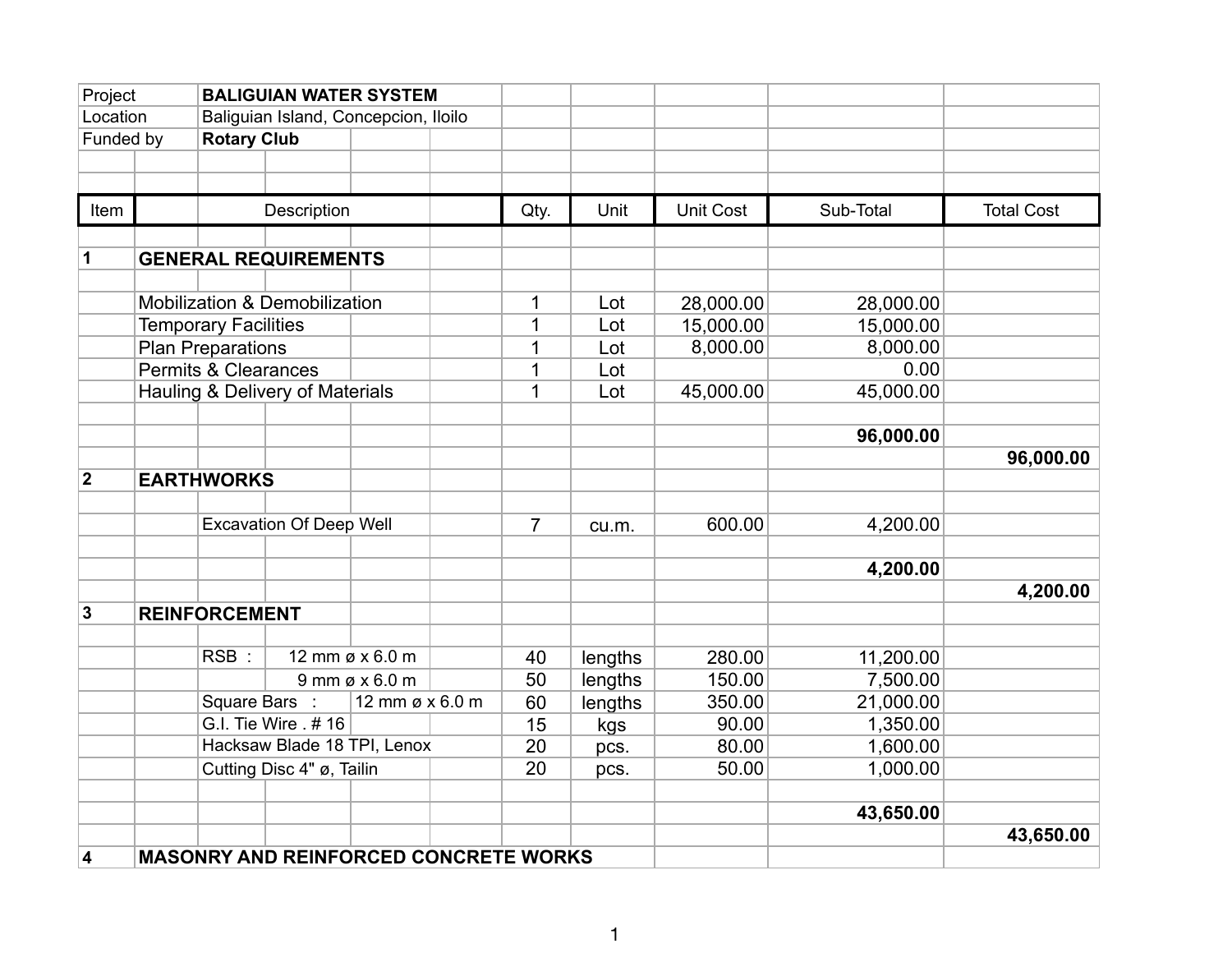|   |                |                                                                | <b>Portland Cement</b>                 |                                        |  | 90              | bags      | 265.00   | 23,850.00 |           |
|---|----------------|----------------------------------------------------------------|----------------------------------------|----------------------------------------|--|-----------------|-----------|----------|-----------|-----------|
|   |                | <b>Washed Sand</b>                                             |                                        |                                        |  | 15              | cu.m.     | 800.00   | 12,000.00 |           |
|   |                | Gravel, 3/4" ø                                                 |                                        |                                        |  | 8               | cu.m.     | 1,200.00 | 9,600.00  |           |
|   |                | Concrete Hollow Blocks, 4"                                     |                                        |                                        |  | 700             | pcs.      | 15.00    | 10,500.00 |           |
|   |                |                                                                | Phenolic Board, 20 mm x 1.2 m x 2.44 r |                                        |  | 10              | sheets    | 1,450.00 | 14,500.00 |           |
|   |                |                                                                |                                        | Phenolic Board, 12 mm x 1.2 m x 2.44 r |  | 10              | sheets    | 900.00   | 9,000.00  |           |
|   |                | Coco Lumber:                                                   |                                        | 2" x 3" x 12"                          |  | $\overline{25}$ | pcs.      | 125.00   | 3,125.00  |           |
|   |                |                                                                |                                        | 2" x 3" x 12"                          |  | 35              | pcs.      | 140.00   | 4,900.00  |           |
|   |                |                                                                | <b>Assorted Common Wire Nails</b>      |                                        |  | $\overline{2}$  | boxes     | 1,600.00 | 3,200.00  |           |
|   |                | Bamboo                                                         |                                        |                                        |  | 15              | pcs.      | 140.00   | 2,100.00  |           |
|   |                |                                                                |                                        |                                        |  |                 |           |          |           |           |
|   |                |                                                                |                                        |                                        |  |                 |           |          | 92,775.00 |           |
|   |                |                                                                |                                        |                                        |  |                 |           |          |           | 92,775.00 |
| 5 |                | <b>ROOF FRAMING</b>                                            |                                        |                                        |  |                 |           |          |           |           |
|   |                |                                                                |                                        |                                        |  |                 |           |          |           |           |
|   |                | Angle Bar                                                      |                                        | 4.5 mm x 40 mm x                       |  | 24              | lengths   | 650.00   | 15,600.00 |           |
|   |                | Angle Bar                                                      |                                        | 3.5 mm x 25 mm x                       |  | 30              | lengths   | 400.00   | 12,000.00 |           |
|   |                | G.I. Pipe, S40<br>1-1/4" $d \times 6.0$ m<br>C-Purlins, Galva. |                                        |                                        |  | 10              | lengths   | 750.00   | 7,500.00  |           |
|   |                |                                                                |                                        | 1.2 mm x 50 mm x                       |  | 15              | lengths   | 650.00   | 9,750.00  |           |
|   |                |                                                                | C-Purlins, Galva                       | 1.2 mm $\times$ 50 mm $\times$         |  | 14              | lengths   | 780.00   | 10,920.00 |           |
|   |                | <b>Welding Rod</b>                                             |                                        |                                        |  | 3               | boxes     | 2,400.00 | 7,200.00  |           |
|   |                |                                                                | Rust Converter, Turco                  |                                        |  | $6\phantom{1}$  | gals      | 670.00   | 4,020.00  |           |
|   |                |                                                                | Epoxy Primer, Gray                     |                                        |  | 8               | gals      | 780.00   | 6,240.00  |           |
|   |                | <b>Epoxy Reducer</b>                                           |                                        |                                        |  | $\overline{4}$  | gals      | 680.00   | 2,720.00  |           |
|   |                |                                                                | Marine Enamel, Blue                    |                                        |  | 8               | gals      | 750.00   | 6,000.00  |           |
|   |                |                                                                | Marine Enamel, Gray                    |                                        |  | 6               | gals      | 750.00   | 4,500.00  |           |
|   |                | Paint Brush, 2"                                                |                                        |                                        |  | 25              | pcs       | 30.00    | 750.00    |           |
|   |                |                                                                |                                        |                                        |  |                 |           |          |           |           |
|   |                |                                                                |                                        |                                        |  |                 |           |          | 87,200.00 |           |
|   |                |                                                                |                                        |                                        |  |                 |           |          |           | 87,200.00 |
| 6 | <b>ROOFING</b> |                                                                |                                        |                                        |  |                 |           |          |           |           |
|   |                |                                                                |                                        |                                        |  |                 |           |          |           |           |
|   |                | Rib-Type Roof,                                                 |                                        | $0.5$ mm x $1.0$ m x L                 |  | 42              | <b>LM</b> | 320.00   | 13,440.00 |           |
|   |                | <b>Box Gutter</b>                                              |                                        | 0.4 mm $\times$ 0.6 m $\times$ 2       |  | $\overline{4}$  | pcs       | 550.00   | 2,200.00  |           |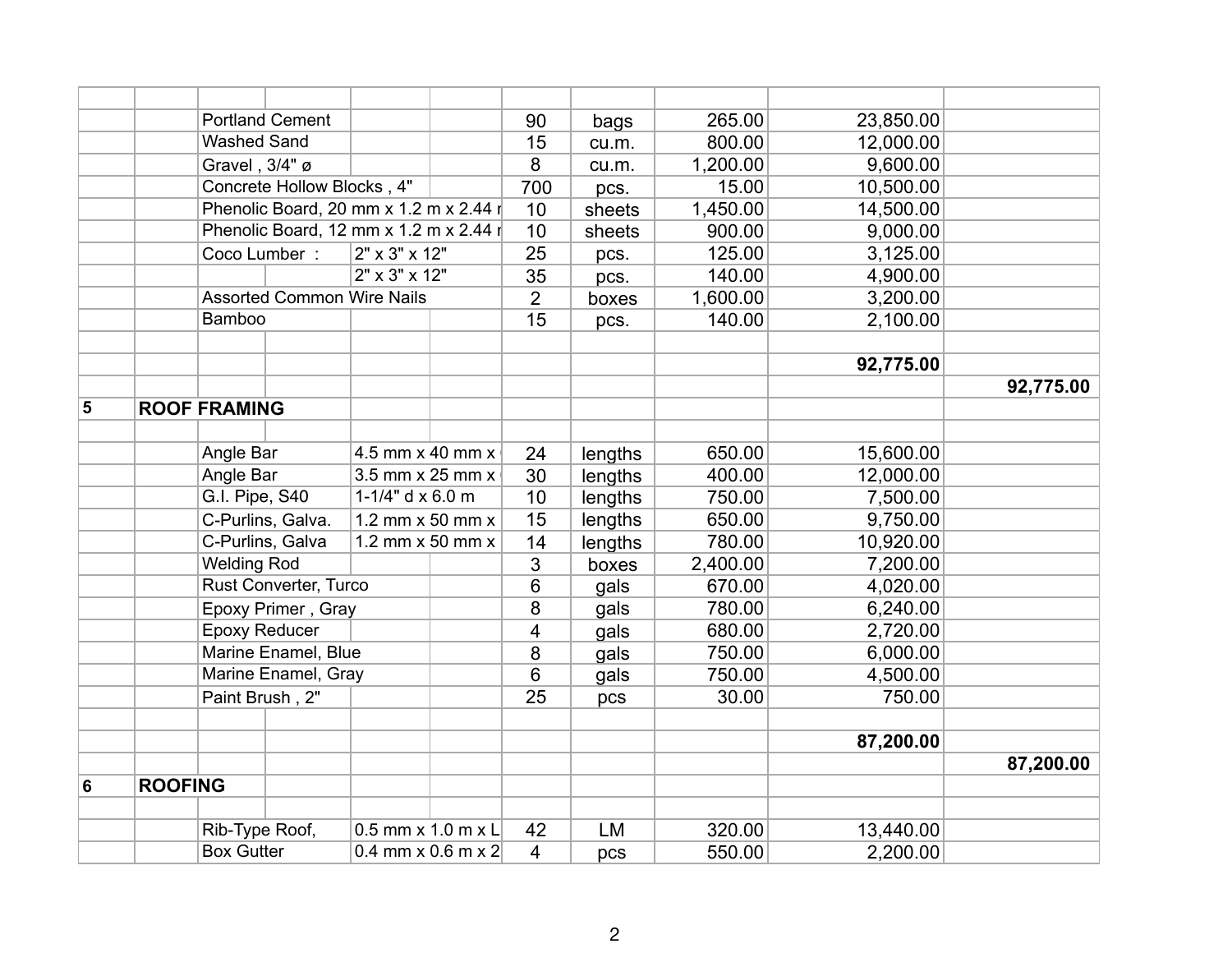|                |                                      | <b>Fascia Cover</b>             |                                       | 0.4 mm x 0.4 m x 2     |                | pcs     | 500.00   | 6,000.00  |           |
|----------------|--------------------------------------|---------------------------------|---------------------------------------|------------------------|----------------|---------|----------|-----------|-----------|
|                |                                      | End Flashing                    |                                       | 0.4 mm $x$ 0.6 m $x$ 2 |                | pcs     | 750.00   | 550.00    |           |
|                |                                      | <b>Blind Rivets</b>             |                                       | $1/8$ " ø x 5/8"       |                | box     | 550.00   | 550.00    |           |
|                |                                      | Tekscrew, 12 - 55               |                                       |                        | 300            | pcs     | 2.50     | 750.00    |           |
|                |                                      | Sealant, Vulcaseal              |                                       |                        | $\overline{2}$ | Lit     | 450.00   | 900.00    |           |
|                |                                      |                                 |                                       |                        |                |         |          |           |           |
|                |                                      |                                 |                                       |                        |                |         |          | 24,390.00 |           |
|                |                                      |                                 |                                       |                        |                |         |          |           | 24,390.00 |
| $\overline{7}$ |                                      | <b>PAINTING &amp; TILEWORKS</b> |                                       |                        |                |         |          |           |           |
|                |                                      |                                 |                                       |                        |                |         |          |           |           |
|                |                                      | Tile works                      |                                       |                        | 30             | sq.m.   | 700.00   | 21,000.00 |           |
|                |                                      | Skimcoat                        |                                       |                        | 25             | bags    | 480.00   | 12,000.00 |           |
|                |                                      |                                 | Latex Flat White Paint, Davies        |                        | 1              | pail    | 2,400.00 | 2,400.00  |           |
|                |                                      |                                 | Latex Flat Semi - Gloss Paint, Davies |                        | $\overline{2}$ | pails   | 2,500.00 | 5,000.00  |           |
|                |                                      |                                 |                                       |                        |                |         |          | 40,400.00 |           |
|                |                                      |                                 |                                       |                        |                |         |          |           | 40,400.00 |
| 8              | <b>PLUMBING</b>                      |                                 |                                       |                        |                |         |          |           |           |
|                |                                      |                                 |                                       |                        |                |         |          |           |           |
|                |                                      | PPR Pipe, 20 mm ø x 4.00 m      |                                       |                        | 25             | Lengths | 400.00   | 10,000.00 |           |
|                |                                      | PPR Pipe, 32 mm ø x 4.00 m      |                                       |                        | 60             | Lengths | 500.00   | 30,000.00 |           |
|                |                                      | PPR Coupling, 32 mm ø           |                                       |                        | 30             | pcs     | 150.00   | 4,500.00  |           |
|                |                                      | PPR Coupling, 20 mm ø           |                                       |                        | 15             | pcs     | 120.00   | 1,800.00  |           |
|                | PPR Elbow, 32 mm ø                   |                                 |                                       |                        | 25             | pcs     | 200.00   | 5,000.00  |           |
|                | PPR Elbow, 20 mm ø                   |                                 |                                       |                        | 15             | pcs     | 150.00   | 2,250.00  |           |
|                | PPR Tee, 32 mm ø                     |                                 |                                       |                        | 10             | pcs     | 225.00   | 2,250.00  |           |
|                | PPR Tee, 20 mm ø                     |                                 |                                       |                        | 10             | pcs     | 180.00   | 1,800.00  |           |
|                | PPR Female Threaded Adaptor, 20 mm ø |                                 |                                       |                        | 10             | pcs     | 195.00   | 1,950.00  |           |
|                | PPR Male Threaded Adaptor, 20mm"ø    |                                 |                                       |                        | 10             | pcs     | 195.00   | 1,950.00  |           |
|                | PPR Pipe Hoop Clamps                 |                                 |                                       | 50                     | pcs            | 40.00   | 2,000.00 |           |           |
|                | PPR Ball Valve, 32 mm ø              |                                 |                                       | $\overline{2}$         | pcs            | 350.00  | 700.00   |           |           |
|                |                                      | PPR Ball Valve, 20 mm ø         |                                       |                        | $\overline{4}$ | pcs     | 250.00   | 1,000.00  |           |
|                |                                      | PPR Union, 20 mm ø<br>h         |                                       |                        | 8              | pcs     | 380.00   | 3,040.00  |           |
|                |                                      | PPR Union, 32 mm ø              |                                       |                        | 3              | pcs     | 480.00   | 1,440.00  |           |
|                |                                      | Sand Paper, 3M, #100            |                                       |                        | 10             | pcs     | 50.00    | 500.00    |           |
|                | <b>Faucet Watertec</b>               |                                 |                                       |                        | 6              | pcs     | 180.00   | 1,080.00  |           |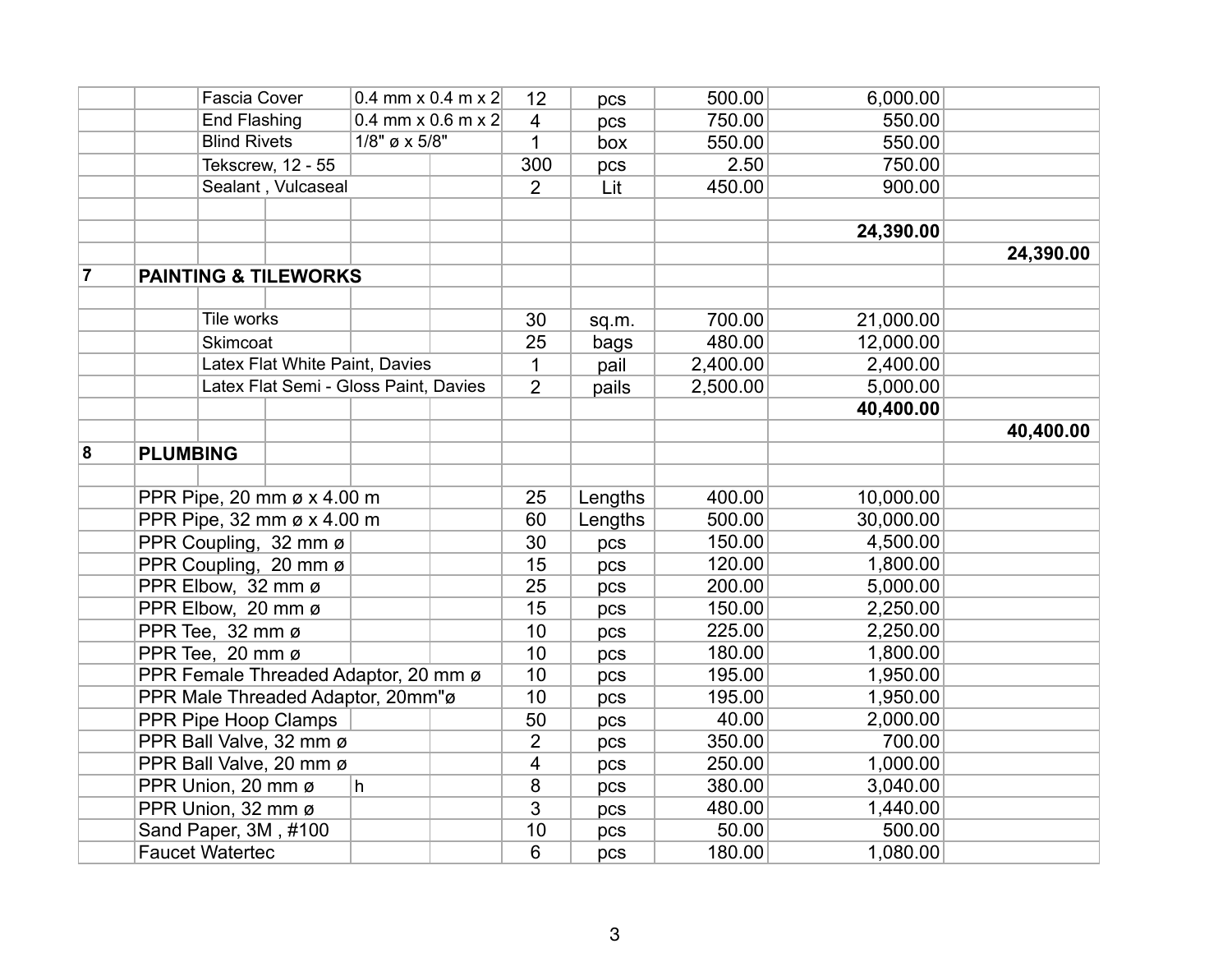|          |                                            |                          | Water Tank, Stainless, Bestank, 1,500 Liters |  |  | 2            | pcs                         | 24,500.00                      | 49,000.00  |              |
|----------|--------------------------------------------|--------------------------|----------------------------------------------|--|--|--------------|-----------------------------|--------------------------------|------------|--------------|
|          |                                            |                          | Water Tank, HDPE, Bestank, 2,000 Liters (V   |  |  | 1            | pc                          | 24,500.00                      | 24,500.00  |              |
|          | Water Tank, HDPE, Bestank, 450 Liters (Ver |                          |                                              |  |  |              | pc                          | 6,000.00                       | 6,000.00   |              |
|          | <b>Float Switch</b>                        |                          |                                              |  |  |              | units                       | 1,300.00                       | 2,600.00   |              |
|          |                                            |                          | <b>Automatic Pump Switch</b>                 |  |  | 1            | unit                        | 4,000.00                       | 4,000.00   |              |
|          |                                            |                          | 0.5 hp Water Pump SS                         |  |  | 1            | unit                        | 800.00                         | 800.00     |              |
|          |                                            |                          | Fasa Portable High Pressure Washer, Brush    |  |  | $\mathbf{1}$ | unit                        | 7,000                          | 7,000.00   |              |
|          |                                            |                          |                                              |  |  |              |                             |                                |            |              |
|          |                                            |                          |                                              |  |  |              |                             |                                | 165,160.00 |              |
|          |                                            |                          |                                              |  |  |              |                             |                                |            | 165,160.00   |
|          |                                            |                          |                                              |  |  |              |                             |                                |            |              |
| <u>g</u> |                                            |                          | <b>ELECTRICAL WORKS</b>                      |  |  |              |                             |                                |            |              |
|          |                                            |                          |                                              |  |  |              |                             |                                |            |              |
|          |                                            |                          | 5,400 watts Off-Grid Solar Power             |  |  | 1<br>1       | set                         | 430,000.00                     | 430,000.00 |              |
|          |                                            | 7.5 KVA Diesel Generator |                                              |  |  |              | set                         | 85,000.00                      | 85,000.00  |              |
|          |                                            |                          | <b>Wires &amp; Other Accessories</b>         |  |  | 1            | set                         | 15,000.00                      | 15,000.00  |              |
|          |                                            |                          |                                              |  |  |              |                             |                                |            |              |
|          |                                            |                          |                                              |  |  |              |                             |                                | 530,000.00 |              |
|          |                                            |                          |                                              |  |  |              |                             |                                |            | 530,000.00   |
| 10       |                                            | <b>DESALINATOR</b>       |                                              |  |  |              |                             |                                |            |              |
|          |                                            |                          |                                              |  |  |              |                             |                                |            |              |
|          |                                            |                          | Rotek Water Maker, 12,000 lpd ( Inc. Shipm   |  |  | $\mathbf 1$  | set                         | 580,000.00                     | 580,000.00 |              |
|          |                                            |                          | HP Hoses, Anti Scalant Chemical & Filter O   |  |  | 1            | lot                         | 25,000.00                      | 25,000.00  |              |
|          |                                            |                          | UV Sterilizer, For 12 gpm                    |  |  | $\mathbf{1}$ | unit                        | 3,000.00                       | 3,000.00   |              |
|          |                                            | 3 in 1 TDS Meter         |                                              |  |  | 1            | unit                        | 2,800.00                       | 2,800.00   |              |
|          |                                            |                          |                                              |  |  |              |                             |                                |            |              |
|          |                                            |                          |                                              |  |  |              |                             |                                | 610,800.00 |              |
|          |                                            |                          |                                              |  |  |              |                             |                                |            | 610,800.00   |
|          |                                            |                          |                                              |  |  |              |                             |                                |            |              |
|          |                                            |                          |                                              |  |  |              |                             |                                |            |              |
|          |                                            |                          |                                              |  |  |              | <b>General Requirements</b> |                                | 88,000.00  |              |
|          |                                            |                          |                                              |  |  |              |                             |                                |            |              |
|          |                                            |                          |                                              |  |  |              |                             | <b>Total cost of materials</b> |            | 1,598,575.00 |
|          |                                            |                          |                                              |  |  |              | Labor & Consumables 30%     |                                | 479,572.50 |              |
|          |                                            |                          |                                              |  |  |              |                             |                                |            |              |